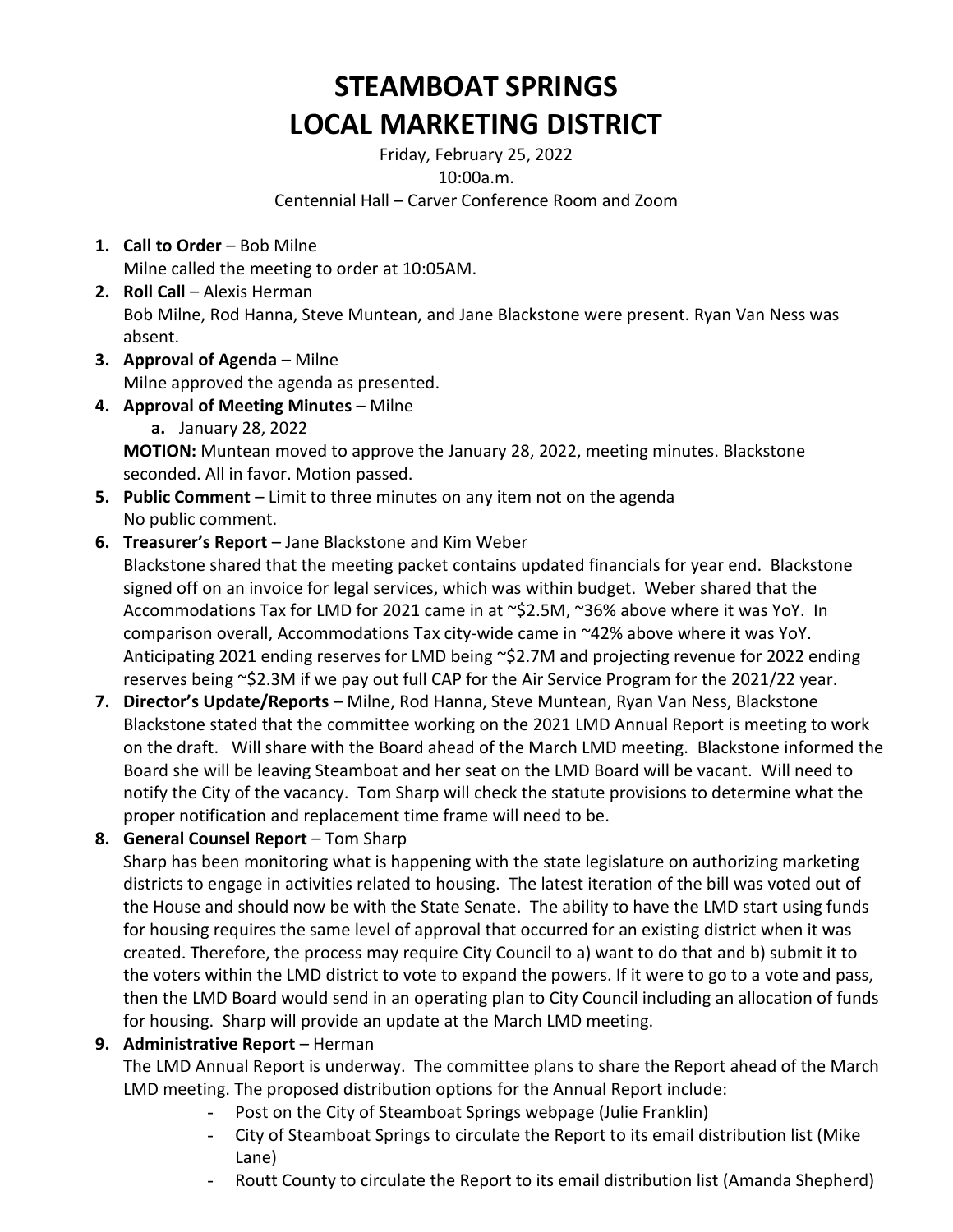- The Steamboat Pilot: (Jenni DeFouw)
	- $\circ$  Circulate to email distribution list ~9,800 recipients for \$500 or send to 7,000 locals for \$349
	- $\circ$  Take out an Ad in the Pilot with QR code circulation is  $\sim$  6,000 6,500 hard copies/day with an additional 2,500 readers of the e-edition
		- $\blacksquare$  1/16<sup>th</sup> page print ad for 10 consecutive days \$199
		- $1/12$ <sup>th</sup> page print ad for 10 consecutive days \$299
		- $1/8$ <sup>th</sup> page print ad for 10 consecutive days \$499
	- o 2021 distribution costs: Printing of Reports and mail distribution totaled \$6,764
- Distributing digitally may allow us more ability to track the number of people opening the Report, such as click throughs and email open rates
- Muntean moved to approve up to \$2,000 for the digital distribution of the 2021 LMD Annual Report. Blackstone seconded. All in favor. Motion passed.

## **10. General Business**

**a. Air Service Updates** – Janet Fischer

Winter 2021/22:

- 201,000 arriving seats, 24% increase YoY, 86% increase over two years
	- o Passengers estimated for just winter 138,000, ~58% increase YoY, 72% increase over two years (prior highest was 111,000 in 2007/08)
- New bookings arriving Monday-Sunday continues to be stronger than the past five years
	- CAP is \$3.6M and it has been 10 years since the CAP was below \$4M
- Reserves: In a pattern of diminishing reserves
	- 2016 Reserves: \$7,391,260
	- 2021 Reserves: \$2,743,450
	- 2022 Reserves: \$2,333,730

Spring/Summer/Fall 2022

- United expanded to three flights per day for entirety of the year
- Southwest has Denver to Hayden loaded:
	- o Daily flights through April 24
	- o Five flights per week April 25 June 4
	- $\circ$  Two flights per day June 5 Sept. 5; improving connectivity to certain markets in both directions
	- o Fall is not yet loaded into the system

Winter 2022/23

- Alaska Airlines Seattle and San Diego pre-loaded for December
- American Airlines Dallas and Chicago pre-loaded for December
- United Airlines three flights/day from Denver pre-loaded for December
- Delta, JetBlue, Southwest, and six other United hubs do not have any flights pre-loaded

## **i. Airport Research**

- Survey at the airport has generated ~5,000 responses, hoping for 10,000 by end of the season
- Breakdown of those taking the survey:
	- o 2021/22: 90% visitors, 6% full-time residents, and 4% part-time residents or second homeowners
- Takeaways: more locals are using Hayden, difference in capacity levels has doubled, higher household incomes, spend is significantly up, the importance of Hayden is up
- Data will help in air program decisions for the 2022/23 winter and will help with the Annual Report and the Operations Plan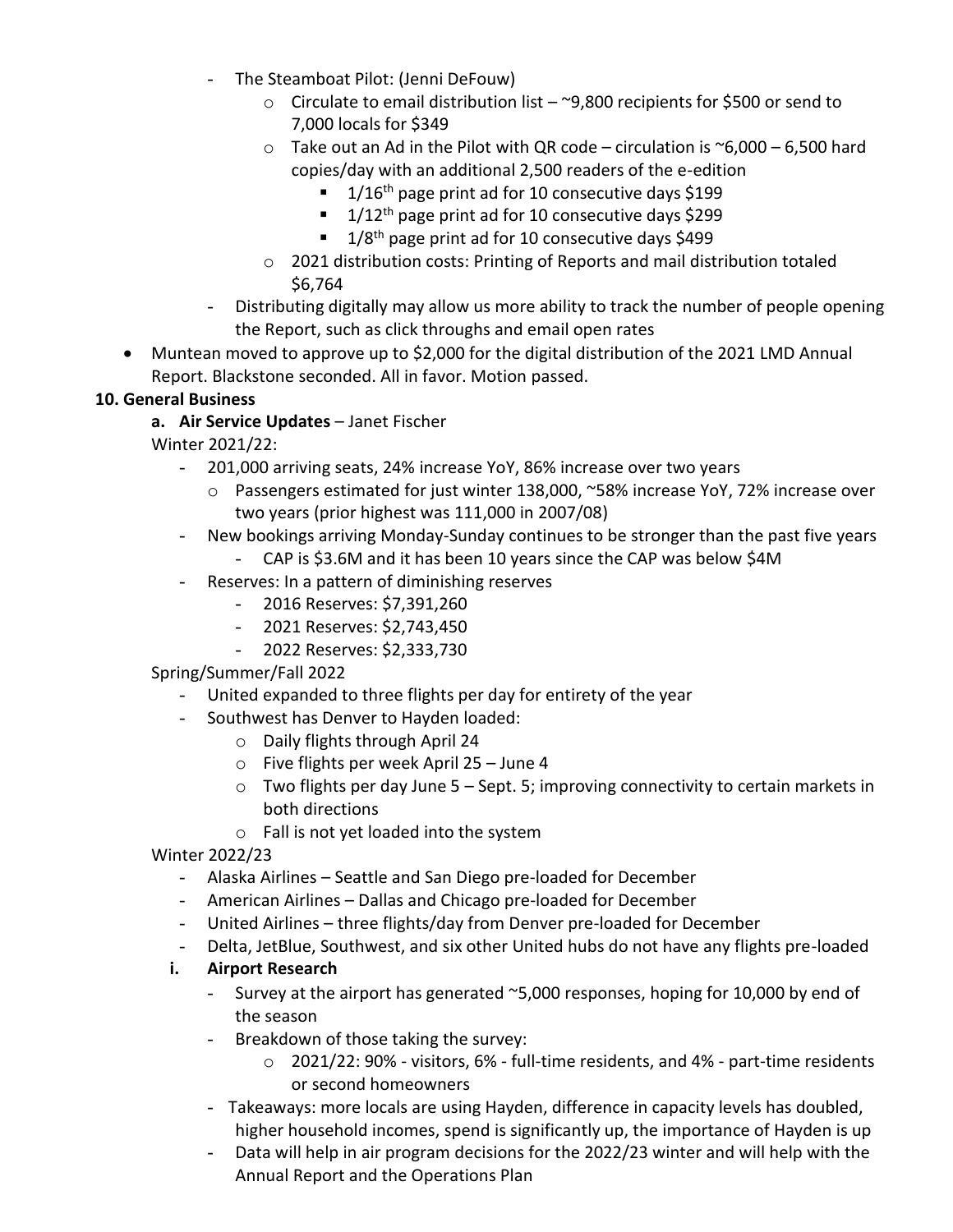- Data will enable cross reference of flights, airlines, demographics and spend levels
- Challenges: Fuel costs
- **b. Air Marketing Results** Morgan Bast
	- LMD FY22 Campaign overview slides (PPT slides attached to March packet)
	- Plan shifted from awareness via video mediums and is focused on specific buys supporting key airlines to drive awareness of flights and fill airline seats. Creative will drive to the Steamboat site.
	- 75% allocated to prospecting and 25% allocated to retargeting and CRM targeting
	- Summary: Support flights for various airlines through Paid Social, Programmatic Display, and Programmatic Video
	- All marketing included retargeting, psychographic and lookalike audiences
	- JetBlue was a direct buy targeting Boston through paid search and paid social channels
	- Paid channels ran in three different flights, November (18-30), December (1-13), and January (3-20)
	- LMD campaigns served over 32M impressions, driving 268k clicks at an efficient CPC of \$1.29 and a 0.84% CTR
	- Campaigns were focused on awareness rather than conversions, all conversions generated were from view-through platform metrics
		- o All markets saw an increase YoY in click through visits, a 129% increase collectively
	- All but one market saw an increase in last click revenue up 66% YoY collectively
		- $\circ$  Austin held flat, due to a 25% decrease in orders, average order value was up 33% YoY
	- CRM Winter Air Sale emails sent in November and again in January 16 versions sent for every market
	- JetBlue conducted their own media management with disappointing results
		- o Primary and Secondary KPIs \$8.30 CPM, 8.6M impressions, click through rate of 0.18%
		- o Tertiary KPIs of 8 bookings with a \$8,973 revenue mark
			- -93% and -139% under benchmark respectively
	- Airfare revenue through Steamboat.com and Steamboat Central Reservations:
		- o \*FY21 (Aug 2020 Feb 2021): \$145k
		- o \*FY22 (Aug 2021 Feb 2022): \$340k
		- o 134% increase in gross sales and a 97% increase in guests for air
- **c. YVRA Update** Kevin Booth
	- Enplanement numbers:
		- $\circ$  2021 closed out at 153,440 (broke record), up 42% YoY
		- $\circ$  2022 projected at 180,000
	- Total operations up 25%, airside revenue up 53% over 2019
	- Paid parking revenue was up 81% over 2019
	- Food service broke for first time ever \$1M in gross sales, up 135% YoY
	- 2022 Projects:
		- o Expand de-icing pad by almost 100%
		- o TSA is bringing in new carry-on luggage scanners
		- o Adding automation to oversized baggage scanners
		- o Building a car wash for rental car companies
		- o Building a new employee lot which will free up 200 paid parking spots
		- $\circ$  Beginning a year-long terminal area plan, setting the stage for the next expansion